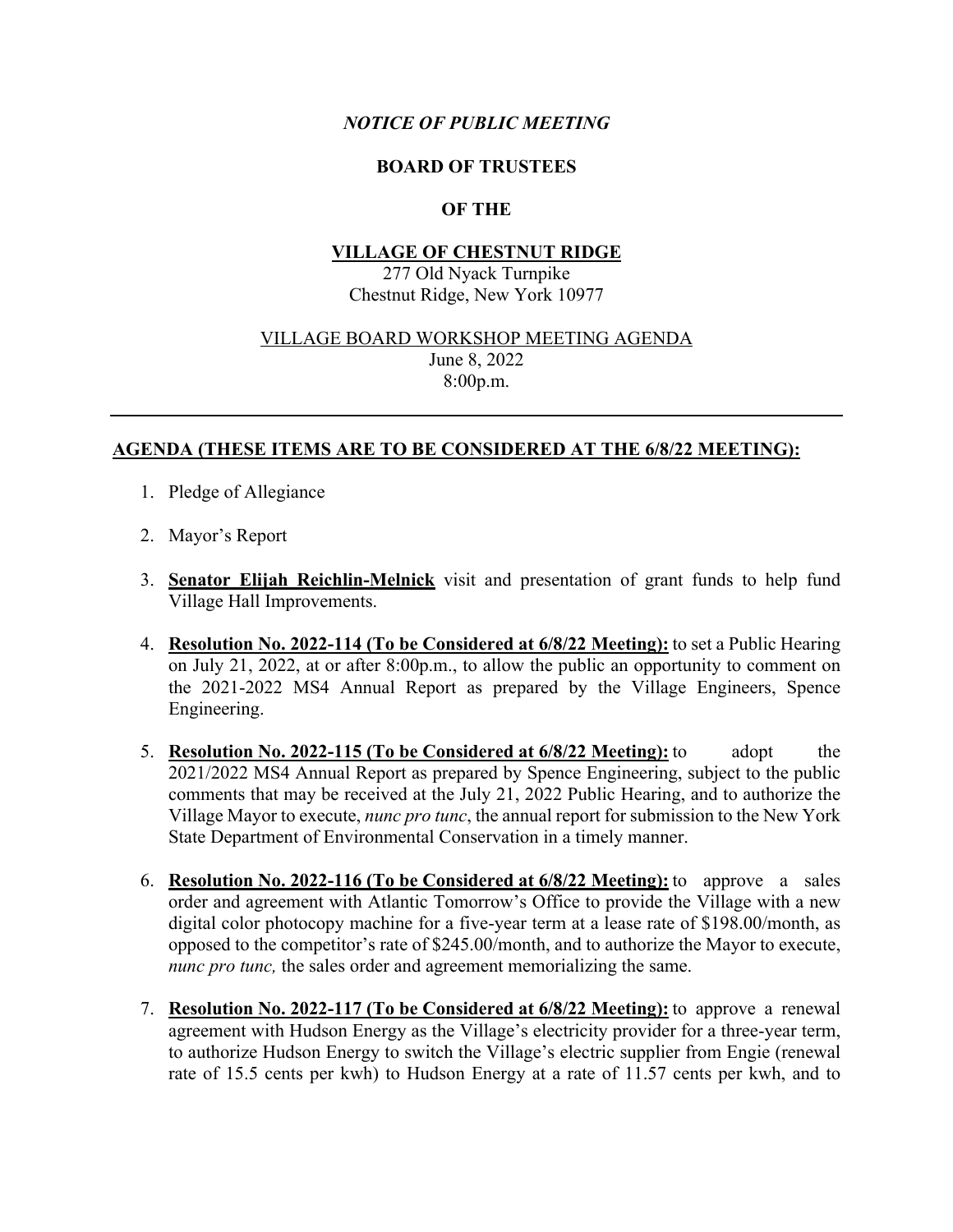authorize the Mayor to execute, *nunc pro tunc*, the renewal agreement memorializing the same.

- 8. **Resolution No. 2022-118 (To be Considered at 6/8/22 Meeting):** to accept the revised and updated Final Generic Environmental Impact Statement (FGEIS) for the Village's Comprehensive Plan and corresponding Local Law A (v.6), including responses to comments received, as prepared by the Village Planners, Nelson, Pope & Voorhis, and to direct the Village Clerk to circulate the updated FGEIS to all interested parties, and to make it available for the public via the Village website and at Village Hall.
- 9. **Resolution No. 2022-119 (To be Considered at 6/8/22 Meeting):** to adopt the Standard Work Day and Reporting Resolution (RS 2417-A), as required by the Office of the New York State Comptroller, for the office of Village Mayor, and to direct the Village Clerk to post it for 30 days in Village Hall and on the Village website, and upon the passage of 30 days, to file it with the Office of the State Comptroller.
- 10. **Executive Session:** If necessary.

### 11. **Motion to Adjourn.**

# **DISCUSSION ITEMS ONLY (THE BELOW ITEMS MAY BE DISCUSSED AT THE 5/11/22 WORKSHOP MEETING BUT ARE NOT EXPECTED TO BE ACTED UPON UNTIL 5/19/22):**

- 1. Approval of Minutes from previous Village Board Meetings on May 11, 2022 and May 19, 2022.
- 2. **Resolution No. 2022-**: to designate Juneteenth as an official Holiday in the Village of Chestnut Ridge.
- 3. **Resolution No. 2022- :** to adopt the Personnel Policy as revised June 8, 2022, including, specifically the incorporation of Juneteenth as a holiday and allowing Village employees the option of celebrating Juneteenth in lieu of the day after Thanksgiving.
- 4. **Resolution No. 2022-**: to Open the Public Hearing at p.m. for the adoption of proposed Local Law "G" of 2022 regulating the time, place, and manner of the operation of cannabis retail dispensaries within the Village of Chestnut Ridge.
- 5. **Resolution No. 2022-\_\_\_:** to Close the Public Hearing at p.m. for the adoption of proposed Local Law "G" of 2022 regulating the time, place, and manner of the operation of cannabis retail dispensaries within the Village of Chestnut Ridge.
- 6. **Resolution No. 2022- :** to Adopt Local Law "No. 7" of 2022 regulating the time, place, and manner of the operation of cannabis retail dispensaries within the Village of Chestnut Ridge.